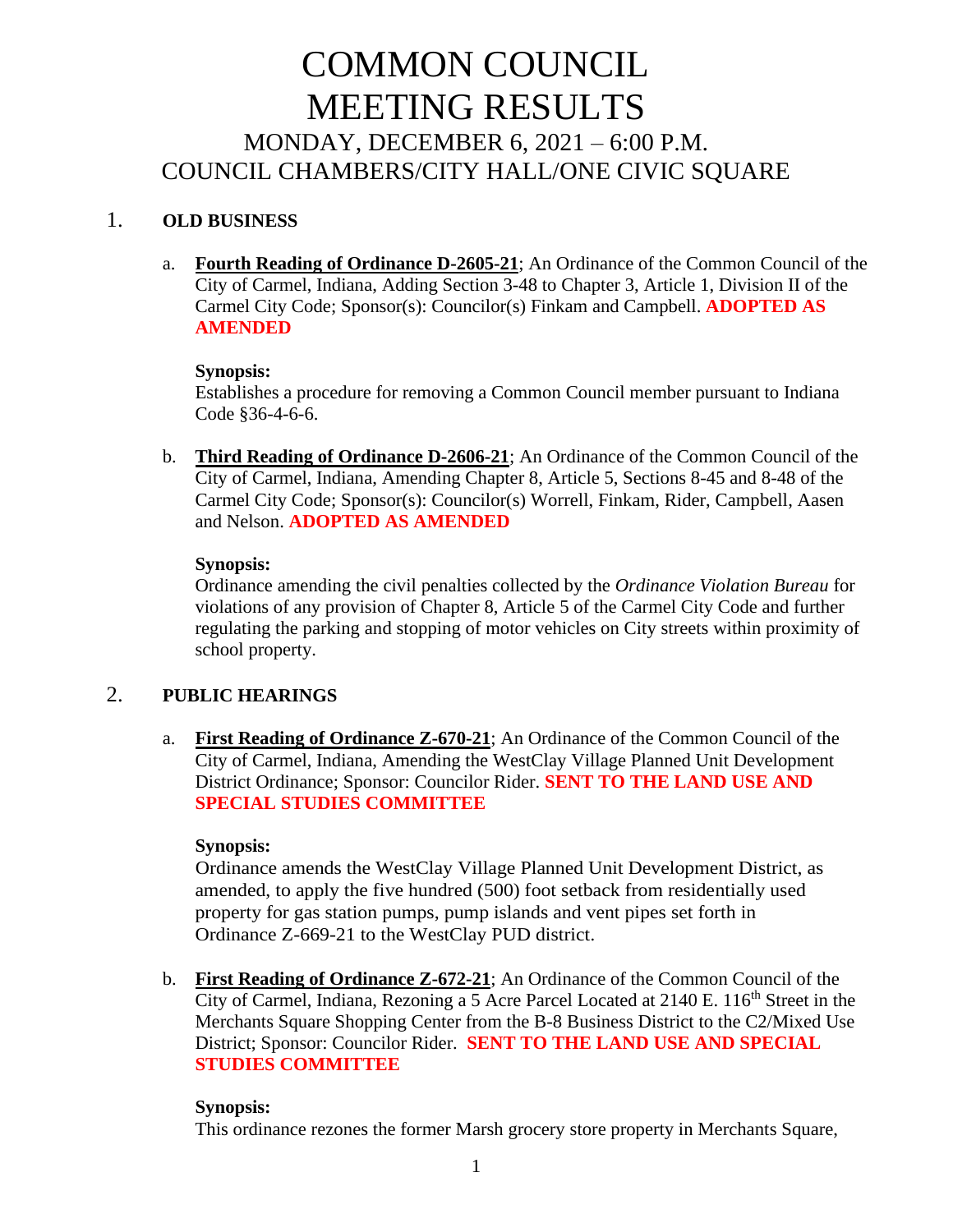2140 E. 116<sup>th</sup> Street, Carmel, to the C2/Mixed Use District.

c. **First Reading of Ordinance D-2607-21**; An Ordinance of the Common Council of the City of Carmel, Indiana, Authorizing and Approving an Additional Appropriation of Funds from the General Fund #101 to the 2021 Carmel Police Department Budget; Sponsor(s): Councilor(s) Campbell and Worrell. **ADOPTED**

## **Synopsis:**

This ordinance authorizes and approves an additional appropriation of \$661,151.35 from the General Fund into the 2021 Carmel Police Department Budget to pay for costs associated with the additional School Resource Officers that were approved by the Carmel-Clay School Safety Referendum.

d. **First Reading of Ordinance D-2608-21**; An Ordinance of the Common Council of the City of Carmel, Indiana, Authorizing and Approving an Additional Appropriation of Funds from the Operating Balance of the General Fund to the 2021 Carmel Fire Department Budget; Sponsor(s): Councilor(s) Campbell and Worrell. **ADOPTED**

# **Synopsis:**

This ordinance appropriates funds to the 2021 Carmel Fire Department budget that were received by the City as reimbursements for the performance of public safety functions at public events. It also appropriates funds received from FEMA grants, participation in the Indiana Task Force and the Hamilton County Community Opioid Prevention Efforts' Quick Response Team to the 2021 Carmel Fire Department Budget.

e. **First Reading of Ordinance D-2609-21**; An Ordinance of the Common Council of the City of Carmel, Indiana, Authorizing and Approving an Appropriation of Funds from the Operating Balance of the Motor Vehicle Highway Fund (Fund #201); Sponsor(s): Councilor(s) Campbell and Worrell. **ADOPTED**

# **Synopsis:**

Appropriates funds that were transferred out of the Non-Reverting Illinois Street Improvement Fund for new projects, as well as funds that were received from INDOT as LPA reimbursements.

f. **First Reading of Ordinance D-2610-21**; An Ordinance of the Common Council of the City of Carmel, Indiana, Authorizing and Approving an Additional Appropriation of Funds from the Operating Balance of the General Fund to the 2021 Carmel Police Department Budget; Sponsor(s): Councilor(s) Campbell and Worrell. **ADOPTED**

# **Synopsis:**

This ordinance appropriates funds that were received by the Carmel Police Department for its participation in Operation Pull Over and the Click It to Live It program into the 2021 Carmel Police Department budget in order to pay for overtime earned by the officers who participated in the programs.

g. **First Reading of Ordinance D-2611-21**; An Ordinance of the Common Council of the City of Carmel, Indiana, Authorizing and Approving an Additional Appropriation of Funds from the Storm Water Management Fund to the 2021 Storm Water Budget; Sponsor(s): Councilor(s) Campbell and Worrell. **ADOPTED**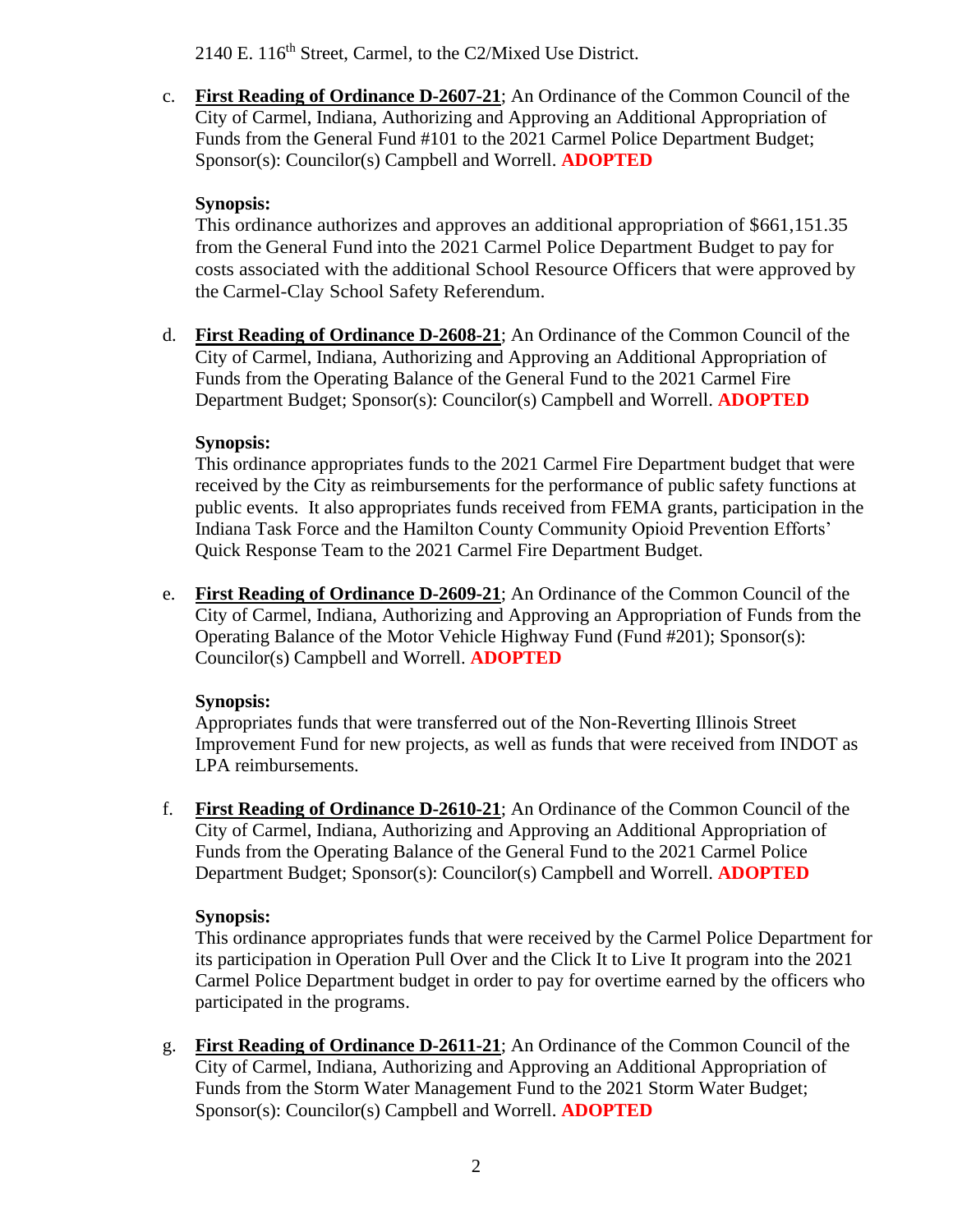# **Synopsis:**

This ordinance appropriates funds to the 2021 Storm Water Budget that were received from the Community Development Block Grant and Duke Energy in order to use the funds for storm water projects.

## 3. **NEW BUSINESS**

a. **First Reading of Ordinance D-2613-21**; An Ordinance of the Common Council of the City of Carmel, Indiana, Amending Chapter 2, Article 3, Division II, Section 2-54 of the Carmel City Code; Sponsor: Councilor Nelson. **ADOPTED**

#### **Synopsis:**

This ordinance is designed to clarify the amount of paid leave granted annually to members of the Indiana National Guard or a reserve component of the U.S. Armed Forces for training or active duty, without loss of time or pay.

b. **Resolution CC-12-06-21-11**: A Resolution of the Common Council of the City of Carmel, Indiana, Expressing Interest in the Purchase of Certain Properties Valued at Over \$25,000 and Associated with City Improvement Projects; Sponsor(s): Councilor(s) Finkam, Rider and Worrell. **ADOPTED**

#### **Synopsis:**

Authorizes the purchase of certain properties valued at more than \$25,000 that are necessary for various City road improvement projects.

c. **Resolution CC-12-06-21-01**: A Resolution of the Common Council of the City of Carmel, Indiana, Approving a Transfer of Funds Within the 2021 Carmel Law Department Budget; Sponsor(s): Councilor(s) Campbell and Worrell. **ADOPTED**

#### **Synopsis:**

Transfers \$118,260.00 to cover expenses incurred in various line items within the 2021 Carmel Law Department Budget.

d. **Resolution CC-12-06-21-02**: A Resolution of the Common Council of the City of Carmel, Indiana, Approving a Transfer of Funds Between the Grant Fund (CFD)(#900) and the General Fund (#101); Sponsor(s): Councilor(s) Campbell and Worrell. **ADOPTED**

#### **Synopsis:**

Transfers \$339,614.56 from the Grant Fund (CFD)(#900) to the General Fund (#101) so that reimbursements received from the Federal Emergency Management Agency can be used to pay overtime worked by CFD firefighters.

e. **Resolution CC-12-06-21-03**: A Resolution of the Common Council of the City of Carmel, Indiana, Approving a Transfer of Funds Within the 2021 Carmel Department of Human Resources Budget; Sponsor(s): Councilor(s) Nelson and Worrell. **ADOPTED**

#### **Synopsis:**

Transfers \$15,840.50 between various line items within the 2021 Carmel Department of Human Resources Budget to cover unforeseen personnel expenses.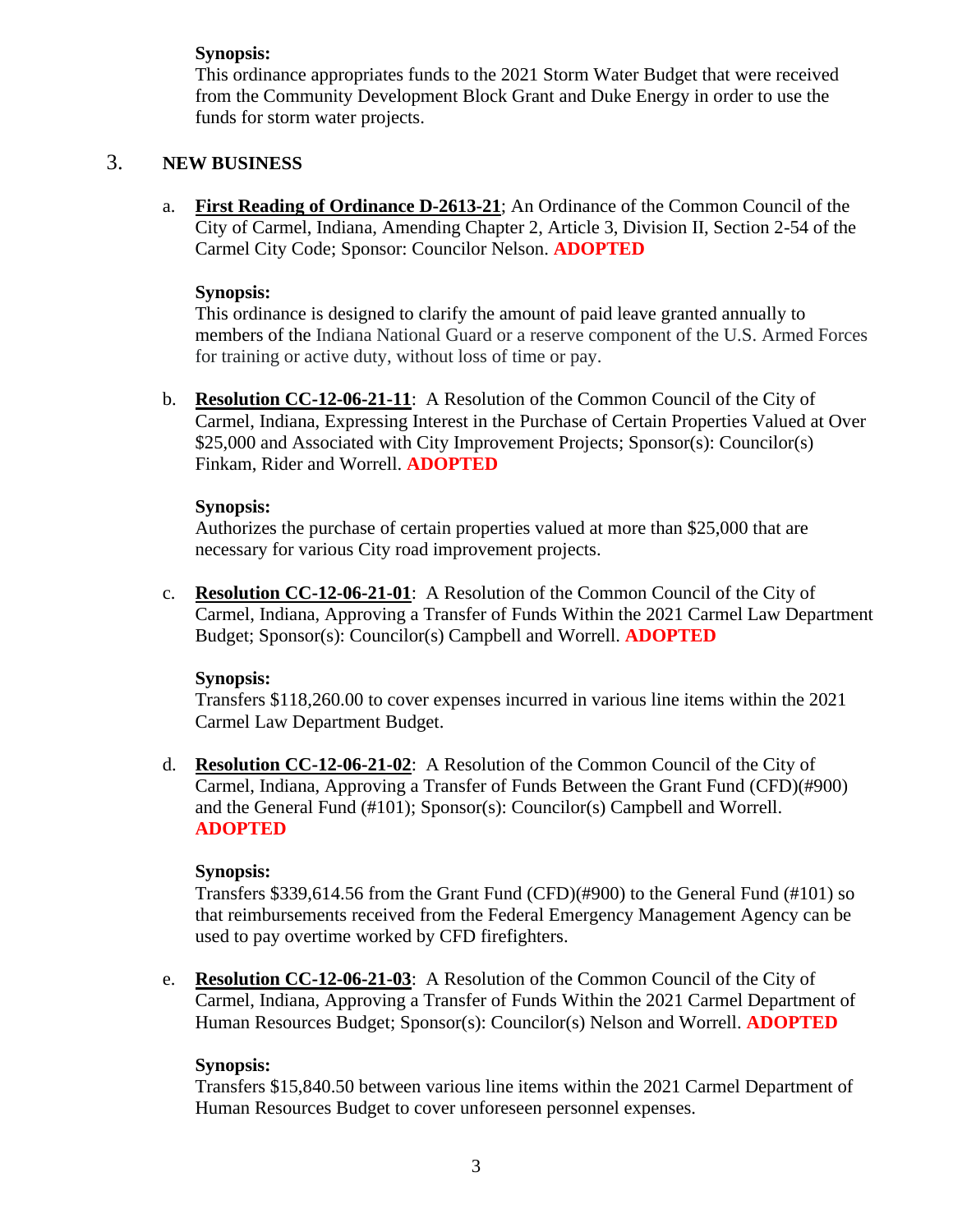f. **Resolution CC-12-06-21-04**: A Resolution of the Common Council of the City of Carmel, Indiana, Approving a Transfer of Funds Between the Grant Fund (CPD)(#900) and the General Fund (#101); Sponsor(s): Councilor(s) Nelson and Worrell. **ADOPTED**

## **Synopsis:**

Transfers \$15,786.07 from the Grant Fund (CPD)(#900) to the General Fund (#101) so that federal grant funds received for the Carmel Police Department's participation in Operation Pull Over and the Click It to Live It program can be used to pay overtime earned by officers who worked on the programs.

g. **Resolution CC-12-06-21-05**: A Resolution of the Common Council of the City of Carmel, Indiana, Approving a Transfer of Funds Within the 2021 Motor Vehicle Highway Fund Engineering Department Budget; Sponsor(s): Councilor(s) Nelson and Worrell. **ADOPTED**

# **Synopsis:**

Transfers \$10,000 from the Cars and Trucks line item into the Full Time Regular line item within the 2021 Motor Vehicle Highway Fund Engineering Department Budget.

h. **Resolution CC-12-06-21-06**: A Resolution of the Common Council of the City of Carmel, Indiana, Approving a Transfer of Funds Between the Grant Fund (#900) and the Storm Water Management Fund (#250); Sponsor(s): Councilor(s) Nelson and Worrell. **ADOPTED**

## **Synopsis:**

Transfers \$438,815.01 that was received from the Community Development Block Grant ("CDBG") for storm water infrastructure projects from the Grant Fund (#900) to the Storm Water Management Fund (#250).

i. **Resolution CC-12-06-21-07**: A Resolution of the Common Council of the City of Carmel, Indiana, Approving a Transfer of Funds Between the Non-Reverting Illinois Street Improvement Fund (#212) and the Motor Vehicle Highway Fund (#201); Sponsor(s): Councilor(s) Nelson and Worrell. **ADOPTED**

# **Synopsis:**

Transfers \$204,059.36 from the Non-Reverting Illinois Street Improvement Fund (#212) to the Motor Vehicle Highway Fund (#201) so that they can be used for future road improvement projects.

j. **Resolution CC-12-06-21-08**: A Resolution of the Common Council of the City of Carmel, Indiana, Approving a Transfer of Funds Within the 2021 Information & Communication System (ICS) Department Budget; Sponsor(s): Councilor(s) Finkam and Worrell. **ADOPTED**

# **Synopsis:**

Transfers \$171,500.00 to cover expenses incurred in various line items within the 2021 Information & Communication System (ICS) Budget.

k. **Resolution CC-12-06-21-09**: A Resolution of the Common Council of the City of Carmel, Indiana, Authorizing a Transfer of Funds Within the 2021 Carmel Fire Department Budget; Sponsor: Councilor Worrell. **ADOPTED**